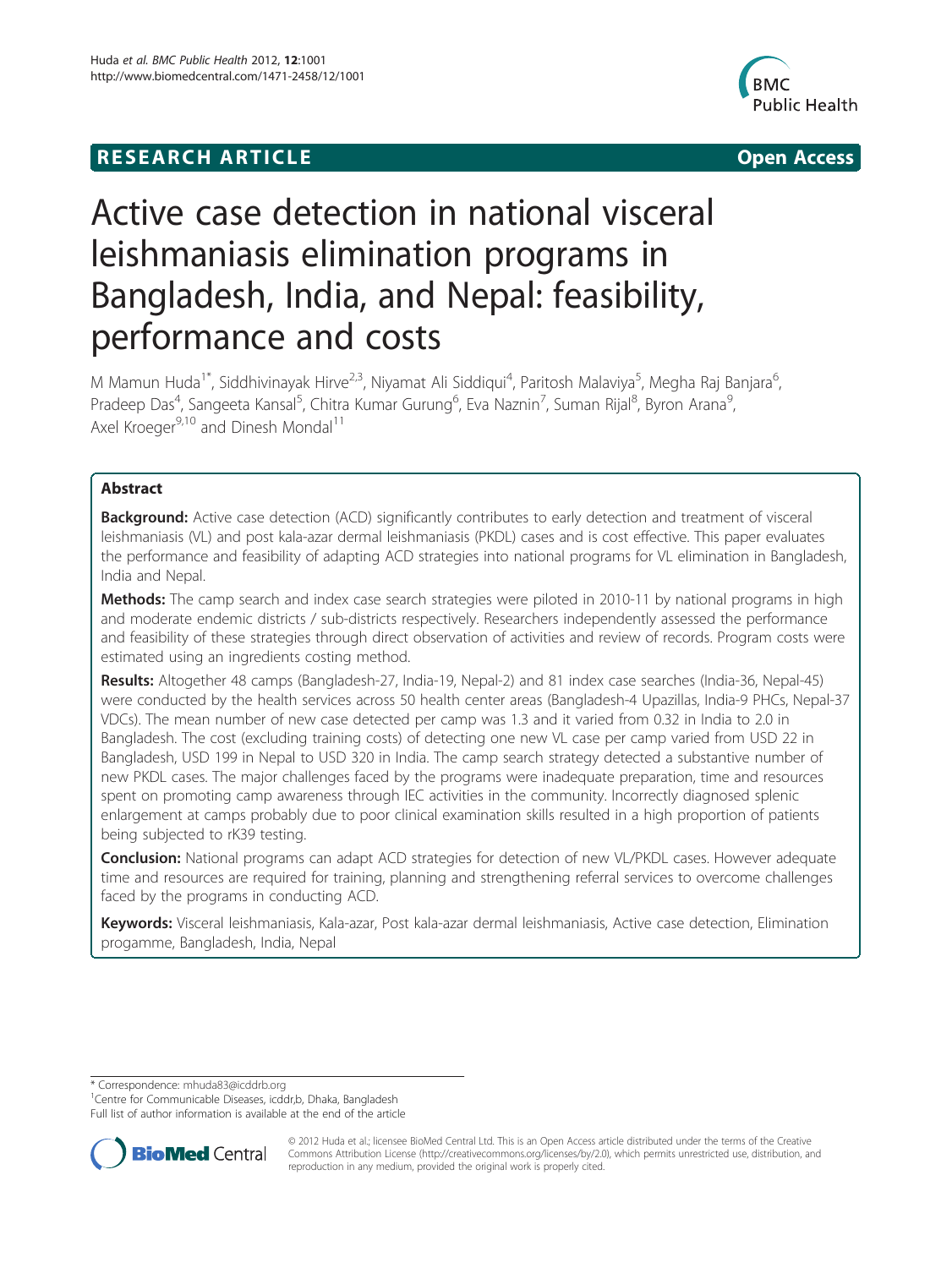## Background

The global burden estimate for Visceral leishmaniasis (VL) also known as kala-azar in the Indian sub-continent, is 0.5 and 2.5 million incident and prevalent cases per year, respectively [\[1](#page-6-0)]. With an estimated 200 million people at risk, India, Nepal and Bangladesh harbour an estimated 67% of the global VL disease burden [\[2](#page-6-0)]. In this region, Leishmania donovani is the only species causing VL, the female sand fly Phlebotomas argentipes is the only vector and humans are the only known reservoir [\[3](#page-6-0)-[5\]](#page-6-0). These unique characteristics, recent advances in rapid field based diagnostics and availability of effective and safe oral drugs make the disease a target for elimination (reducing incidence to less than one per 10,000 population by 2015) [\[6](#page-6-0)]. National programs for kala-azar elimination (NKEP) were launched in 2005 by Bangladesh, India and Nepal. One of the main strategies is early case detection and management of VL and Post Kala-azar Dermal Leishmaniasis (PKDL) [\[7](#page-6-0)]. Campaigns were recently undertaken by the NKEP in Bangladesh. In India, fortnight-long campaigns are carried out annually to raise VL awareness in endemic districts. The NKEP in Nepal has strategies of active case detection (ACD) including camp approach and index case approach. The District / Upazilla (Sub-district) level health workers have been trained in ACD in the program. The World Health Organization, Special program for Tropical Diseases Research (TDR) is supporting operational research in these three countries in consultation with national and state VL elimination programs. VL incidence in 2006-07 ranged between 9 (in Nepal) to about 30 per 10,000 population in endemic districts of India and Bangladesh [\[8](#page-6-0)]. Though community awareness of VL is high (except in Bangladesh), diagnosis is delayed by several weeks, treatment interruption is frequent, compliance is low, and health provider's knowledge about VL is limited. ACD significantly contributes to detecting more VL and PKDL cases, early diagnosis and early onset of treatment and lower costs for patients [[9\]](#page-6-0). The need for ACD is enhanced by the advent of a new form of treatment, liposomal Amphotericine B (Ambisome, ™) which is highly effective and can be implemented in small hospitals [\[10](#page-6-0)]. A comparison of cost-effectiveness of four different strategies for ACD including Camp strategy (fever camps with spleen examination and rapid diagnostic test (rK39)), Index case (focal) strategy (house to house screening in the neighborhood of recent VL cases), Incentive based strategy (case detection through village health workers who receive an incentive for every new case) and house to house screening strategy (as reference approach) shows 80% sensitivity for the camp approach with high cost-effectiveness. The Index case approach is also cost effective but has lower sensitivity (only few new cases detected in the neighborhood of known VL cases). The Incentive based approach shows high cost-effectiveness in India and Nepal but is not practical in Bangladesh [[11](#page-6-0)]. NKEPs need the right combination of different ACD strategies based on the epidemiological profile, affordability and organizational feasibility.

The Kala-azar Regional Technical Advisory Group (RTAG) recommends the adoption of ACD strategies into NKEPs through the existing health services at subdistrict level [[12\]](#page-6-0). In this paper, we assess the performance and feasibility of two known cost-effective ACD strategies i.e. camp and index case search as implemented by the health services, and provide evidence for policies to improve VL case detection in national programs.

## Methods

## Ethics statement

The study was approved by the Ethics Committees of all participating institutes (Ethics Committee, Rajendra Memorial Research Institute of Medical Sciences, India; Ethics Committee, Institute of Medical Sciences, Banaras Hindu University, India; Institutional Review Board, Institute of Medicine, Tribhuvan University, Nepal; Ethics Review Committee, icddr,b, Bangladesh; and Ethics Review Committee, World Health Organization). Subjects participated in the research after a written informed consent.

#### Study area and study design

Known VL endemic Upazillas/Primary health centers (PHCs) in Bangladesh and India were categorized into high, moderate and low endemicity. As per national guideline in Bangladesh the high, moderate and low endemicity is defined as VL incidence >2.5, >1.1 to  $\leq 2.5$ , and <1 per 10,000 population respectively at Upazilla level. In India, VL incidence was calculated based on past one year case load at PHC level and the level of endemicity was defined as high (Incidence >4 per 10,000 population), moderate (1 to 4 per 10,000) and low  $(< 1$  per 10,000). The camp strategy was conducted in areas with high VL endemicity and the index case strategy in areas with moderate VL endemicity. In Nepal with relatively low VL incidence, according to the national program guidelines, index case search was carried out in villages/ toles which reported a new VL case in the last one year while villages which reported higher number of VL cases were selected for the camp search strategy. ACD was conducted by the existing health system and its performance was evaluated independently by the research teams in the study area.

## Pre-intervention

As a first step, the Kala-azar RTAG comprising of international and national experts and country program managers from Bangladesh, India and Nepal were presented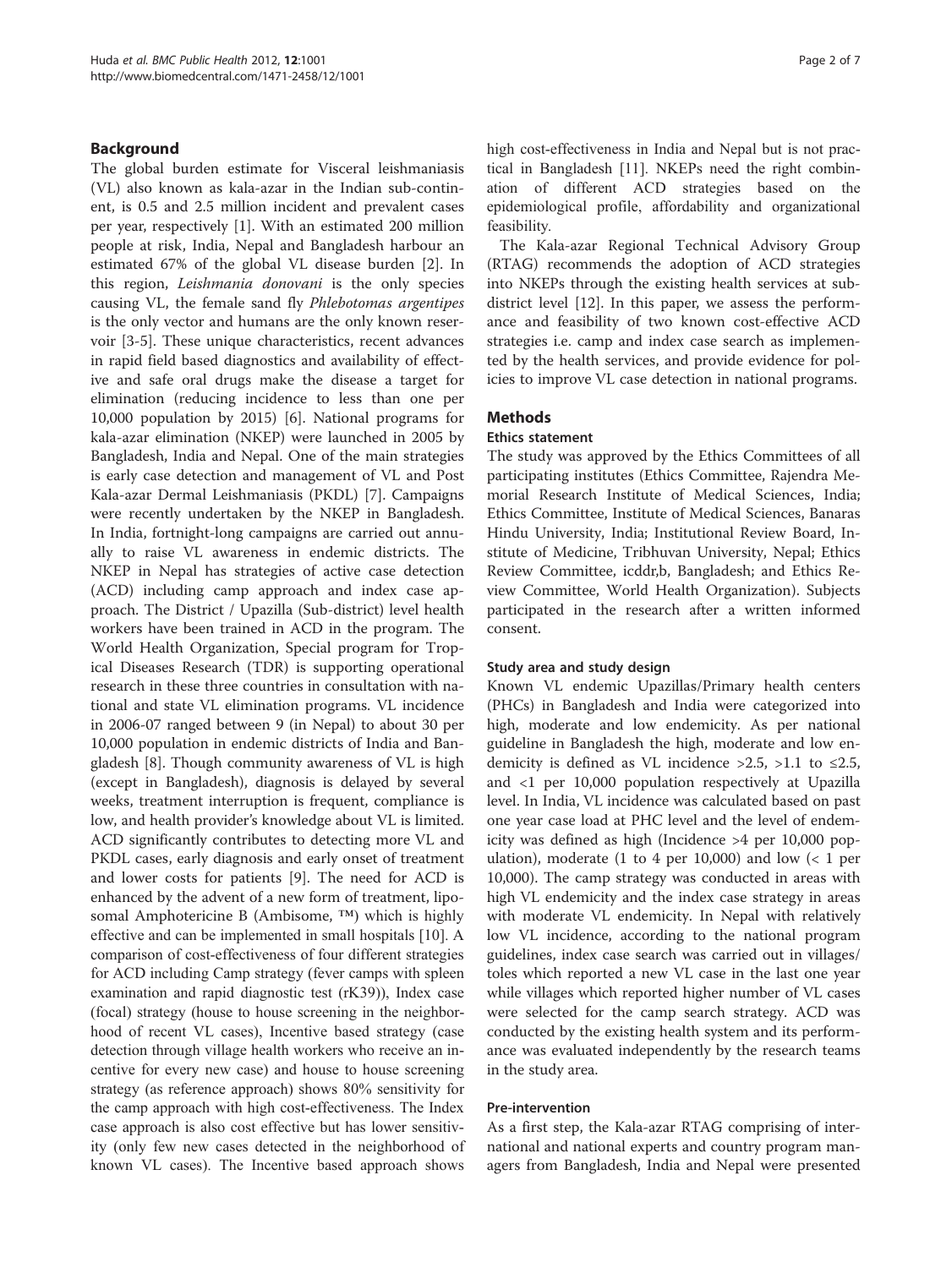with country specific findings and recommendations of recent operational research undertaken by the authors. RTAG in turn urged member states to adapt these recommendations into their country programs.

A VL case was defined following national guidelines as a person from an endemic area with fever for more than 2 weeks, splenomegaly and a positive rK39 test. A PKDL case was defined following national guidelines as a person with past history of VL presenting with maculopapular or nodular skin lesions and a positive rK39 test. Detailed standard operating procedures (SOPs) for camp and index case search strategies were developed in consultation with national and state level program managers for standardizing the interventions as much as possible. After extensive consultations, the countries decided to pilot these interventions at district / sub-district level. Training materials and courses were developed and adapted in the local language for district and health center level functionaries as well as community based health volunteers.

## Intervention

The camp search and the index case search strategy were implemented by the health services in the period March - April, 2010 in Bangladesh and July 2010 - April, 2011 in India and Nepal. The index case search strategy was not implemented in Bangladesh as it was yet to be adopted by the national health authorities.

Camps were scheduled 15-30 days in advance under the aegis of the medical officer of the health center. In India and Nepal, camps were held in the main center of the village and in Bangladesh also in the EPI centers or primary schools. Camps were promoted 1 to 2 days before by health workers and community based health volunteers through house to house visits and public address systems (miking) inviting people with fever more than 2 weeks or known past cases of VL with skin lesions to get examined at the camp. Photographs of skin lesions were displayed to create awareness about PKDL. Camps were conducted by a team of 4 to 10 members comprising of medical officer, laboratory technician, health supervisor, health workers and community based health volunteers like accredited social health activists and anganwadi workers in India. Patients with fever for more than 2 weeks were examined for spleen enlargement by the medical officer and rK39 tests (Kala-azar Detect from InBios International, USA) performed if VL was suspected. A known past case of VL with PKDL-like skin lesions was tested for rK39 test. VL and PKDL cases identified were referred to the local health centers or hospitals for initiation and monitoring of treatment. A roster of camp attendees, case referral forms and records of newly detected VL / PKDL patients was maintained at the health center.

An index case was defined as a recently (within last 12 months) diagnosed or current VL case. A list of index cases was made and index cases were traced at their homes by the health staff. All households within a 50- 75 m radius (about 100 households) of the index case household were screened by health workers. Any household member identified with fever for more than 2 weeks or any known VL case with suspected skin lesions was referred to the health center for spleen examination and rK39 testing and management. Record of newly diagnosed VL/PKDL patients was maintained at the health center.

## Evaluation of intervention

The intervention was independently evaluated by researchers while it was ongoing. In India, 4 sub-centers each were randomly selected for evaluation from 7 high and 2 moderate endemic PHCs. In Nepal, 2 high and 35 moderately endemic Village development councils (VDCs) were randomly selected while in Bangladesh which implemented only the camp search strategy, 4 high endemic Upazillas were selected for evaluation. In India and Nepal, the performance of the camp and index case search was assessed by the yield of newly diagnosed VL / PKDL cases, as well as through structured observations by researchers present before, during and following camp or index case search activities. Activities done as per national guidelines and SOPs were defined as adequate or inadequate if otherwise. In Bangladesh, due to late release of funds by the government, camps were scheduled quickly by the program managers and the researchers came to know about the camps only after they were held. As a result, in Bangladesh the camp search strategy could be assessed only in retrospect based on interviews of medical officers who had conducted the camps and review of records. The research team in Bangladesh also conducted a screening of all households for identifying individuals with fever for more than 2 weeks, splenomegaly and positive rK39 test in one randomly selected camp catchment area (6 villages) where a camp had been held earlier to determine the sensitivity of the camp search in identifying new VL cases existing in the community. Furthermore, new VL cases identified by the house to house screening but who had not participated in the camp were also interviewed to seek reasons for not participating in the camp held earlier.

The program cost for implementing the camp and index case search strategies was estimated using an ingredients costing method. Costing ingredients included costs for training, development and production of training materials, rK39 kits, per diem costs and costs for transport, communication and materials.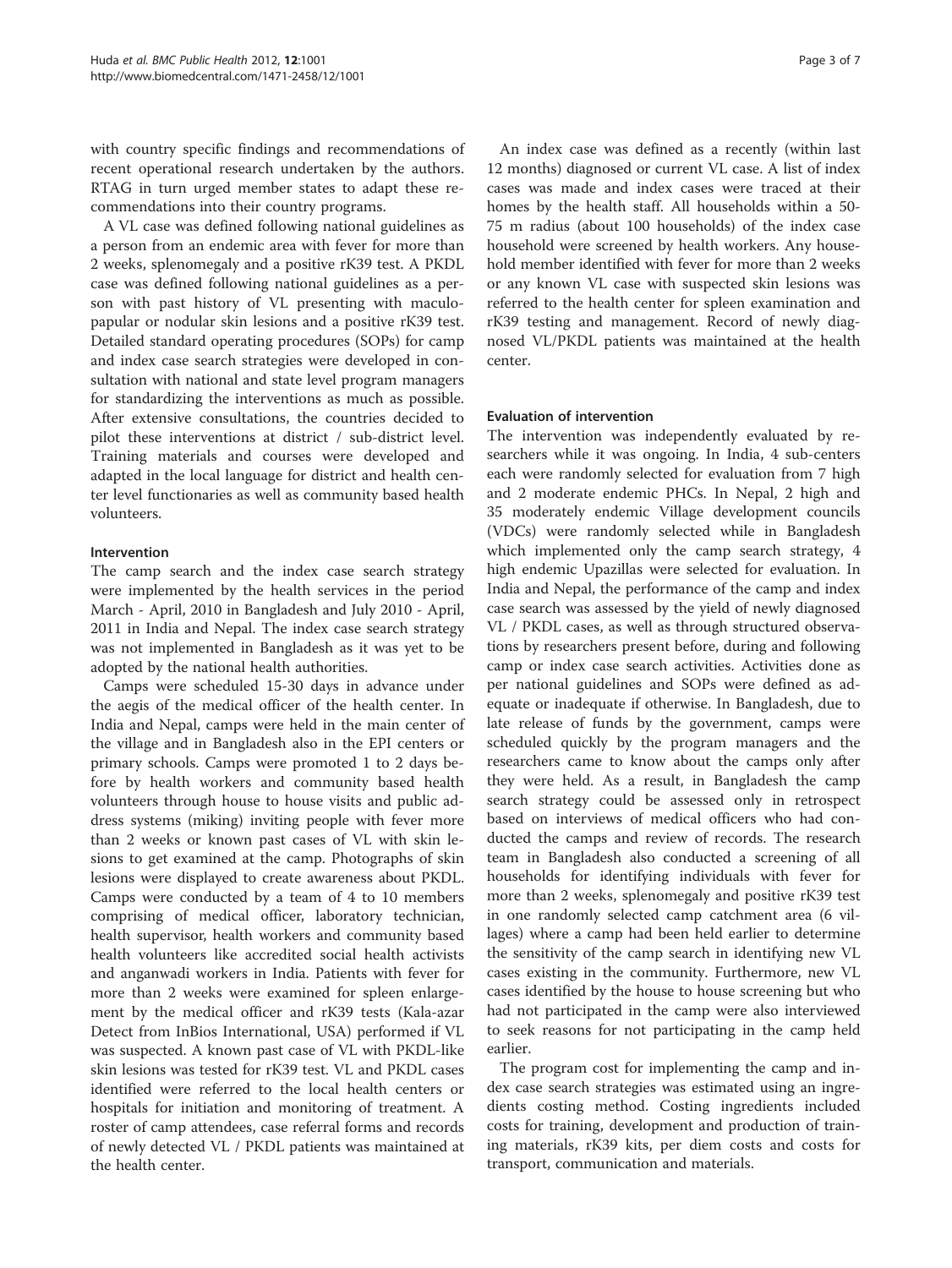## Statistical methods

Data was entered and managed centrally using EPI Info software. Simple descriptive (means and proportions) summary statistics and tests of significance for difference in means and proportions were estimated. Sensitivity of the camp in Bangladesh was calculated as the percentage of new VL cases identified by the camp out of the total of new cases identified by the camp and the additional new cases identified in the house to house search.

## Results

## Performance and feasibility

Altogether 48 camps (Bangladesh-27, India-19 and Nepal-2) and 81 index case searches (India-36, Nepal-45) were conducted by the health services across 50 health center areas (Bangladesh-4 Upazillas, India-9 PHCs and Nepal-37 VDCs). Patients with fever for more than 2 weeks or known VL cases with skin lesions attending camps varied (mean - 12.9, range - 1 to 50 in Bangladesh; mean - 11.8, range - 2 to 30 in India; and mean - 29.5, range - 24 to 35 in Nepal). Male attendance at camps (range 48 to 56%) was similar across the 3 countries (Table 1). Camp attendees were younger by 5 years in Bangladesh (mean age 27.4 years) compared to India and Nepal (P-value <0.0001). Of the 225 camp attendees, 193 were recorded to have fever plus splenomegaly of whom 5 (2.6%) tested positive for rK39 test in India compared to 22% of patients with fever and splenomegaly tested positive for rk39 test in Bangladesh. On the other hand, in Nepal, 3 of 59 (5%) patients with fever for more than 2 weeks had splenomegaly, all of whom were positive for rK39 test. The camp search strategy yielded 40 new VL cases in Bangladesh (mean 1.5 new VL case per camp) compared with 5 (mean 0.3) and 3 (mean 1.5) new VL cases in India and Nepal respectively. Additionally in Bangladesh, 14 new PKDL cases were identified in the camps compared to one in India and none in Nepal. All newly identified cases in India and Nepal completed treatment. In Bangladesh, 13 of 40 (32.5%) VL cases completed their treatment (Table 1). Treatment completion could not be ascertained for the remaining 27 VL cases and all of the 14 PKDL cases in Bangladesh as they were lost to follow-up. In the single camp catchment area (6 villages) in Bangladesh where the camp was followed by screening of all households in the village, 13 new cases (6 new VL and 7 new PKDL cases) were identified in addition to 9 new cases (3 new VL and 6 new PKDL cases) identified earlier in the camp giving an overall sensitivity of  $41\%$  (95% CI,  $21\%$  – 63%) for the camp search strategy when compared with the house to house screening strategy (results not shown). None of the 13 new cases identified subsequently in the

Table 1 Camp search intervention carried out by health services in Bangladesh, India and Nepal

|                                                  | <b>Bangladesh</b> | India           | <b>Nepal</b>                   |
|--------------------------------------------------|-------------------|-----------------|--------------------------------|
| No. of camps held                                | 27                | 19              | $\overline{2}$                 |
| Mean no. of camp attendees <sup>\$</sup> (range) | $12.9(01 - 50)$   | $11.8(02 - 30)$ | $29.5(24 - 35)$                |
| % (No.) male                                     | 48% (168/349)     | 52.9% (119/225) | 56% (33/59)                    |
| Mean (SD) age in years                           | 27.4 (19.1)       | 33.1 (18.5)     | 33.8 (20.3)                    |
| Detection of VL                                  |                   |                 |                                |
| - with splenomegaly                              | 52% (183/349)     | 85.8% (193/225) | 5% (3/59)                      |
| - rK39 test done                                 | 100% (183/183)    | 100% (193/193)  | 100% (3/3)                     |
| - rK39 positive                                  | 22% (40/183)      | 2.6% (5/193)    | 100% (3/3)                     |
| - referred for treatment                         | 100% (40/40)      | 100% (5/5)      | 100% (3/3)                     |
| - completed treatment                            | 33% (13/40)       | 100% (5/5)      | 100% (3/3)                     |
| - No. of new VL cases detected                   | 40                | 5               | 3                              |
| - No. of new VL cases detected per camp          | 1.5               | 0.3             | 1.5                            |
| Detection of PKDL                                |                   |                 |                                |
| - with suspected skin lesions                    | 5% (17/349)       | 2.2% (5/225)    | 0% (0/59)                      |
| - rK39 test done                                 | 100% (17/17)      | 100% (5/5)      | $\qquad \qquad \longleftarrow$ |
| - rK39 test positive                             | 82% (14/17)       | 20% (1/5)       | -                              |
| - referred for treatment                         | 100% (14/14)      | 100% (1/1)      | $\equiv$                       |
| - completed treatment                            | 0% (0/14)         | 100% (1/1)      | -                              |
| - No. of new PKDL cases detected                 | 14                |                 | $\mathbf{0}$                   |
| - No. of new PKDL cases detected per camp        | 0.5               | .05             | $\mathbf{0}$                   |
| No. of new cases (VL + PKDL) detected            | 54                | 6               | 3                              |
| No. of new cases detected per camp               | 2.0               | 0.32            | 1.5                            |

<sup>\$</sup>Camp attendees with fever for more than 2 weeks or past case of VL with skin lesions.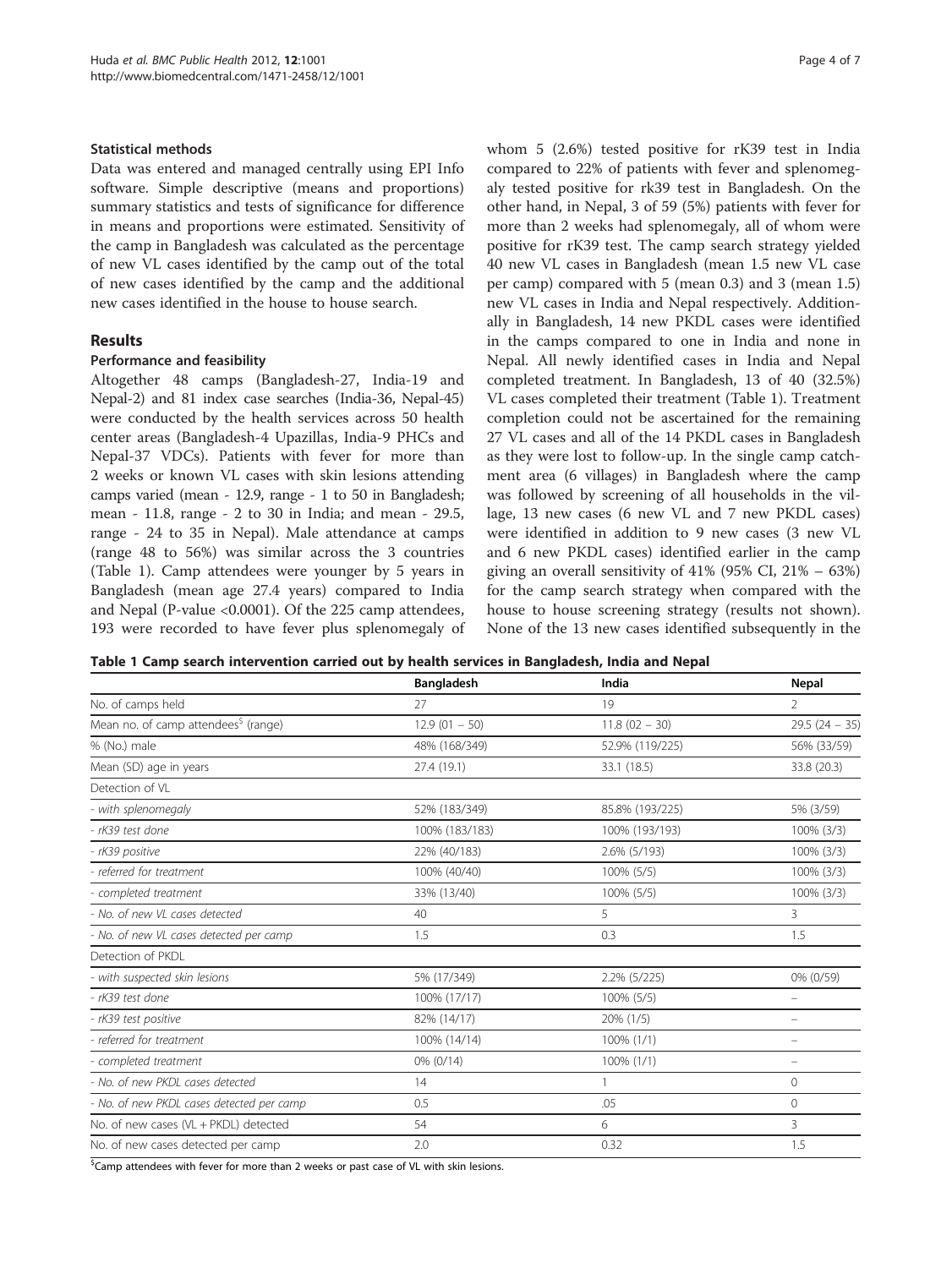household screening had received information about the camp. Qualitative assessment (structured observations) of the camp search strategy showed adequate preparatory activities (training, scheduling, selection of location etc.) except in India where information education and communication (IEC) activities in the community were inadequate to promote attendance at camps. Screening of patients, spleen examination and counseling for rK39 tests were correctly done at camps. However one of the two camps in Nepal did not have an adequate supply of rK39 kits for testing. It was also noted that patient and camp records were inadequately maintained in 10 of 19 camps in India whereas in Bangladesh the results of spleen examination were not recorded correctly. Clinical skills of medical officers in spleen examination in India were observed to be inadequate as they tended to incorrectly record splenic enlargement. District/National program managers in group discussions listed delayed budgetary sanctions, inadequate time and resources to prepare for camp activities, inadequate training and supervision as major challenges in implementing the camp search strategy.

In Nepal, the index case search strategy conducted for 45 index VL cases did not yield any new VL case while a similar search around 36 index cases in India yielded 3 new VL cases (average 0.08 new VL case per index case search) and 1 new PKDL case (average 0.03 new PKDL case per index case search) (Table 2). All newly identified VL and PKDL cases in India initiated and completed

treatment. A qualitative assessment of the index case search strategy showed that health workers in Nepal though trained did not perform a spleen examination or rK39 test during household screening and instead referred a suspected patient with fever for more than 2 weeks to the health center for further management.

## Costs

Table [3](#page-5-0) shows the costs related to camp search strategy for detection of VL and PKDL cases. The cost per camp was US\$ 283, US\$ 349 and US\$ 688 in Bangladesh, India and Nepal respectively. Cost per detection of new case was highest in India (US\$ 1046) followed by Nepal (US\$ 459) and Bangladesh (US\$ 105). Training start-up costs accounted for 57% of total costs in Nepal, 69% in India and 79% of total costs in Bangladesh. The cost per detection of new case was lower (Nepal – US\$ 199, India – US \$ 320, Bangladesh – US\$ 22) if training costs were excluded. Costs for IEC activities varied between 1 to 3% of total camp search strategy costs.

The cost per new case detected by the index case search strategy was US\$ 1311 of which transport accounted for 62% and personnel (per diems) accounted for 32%. Training costs accounted for 4% of total costs (Table [4\)](#page-5-0). No new VL or PKDL case was detected in Nepal using this strategy but the cost was about US\$ 4 per household searched in Nepal. The absolute cost of index search was US\$ 97 and US\$ 91 in India and Nepal respectively (Table [4](#page-5-0)).

Table 2 Index case search intervention carried out by health services in India and Nepal (Index case search was not implemented by Bangladesh)

|                                                        | India           | <b>Nepal</b> |
|--------------------------------------------------------|-----------------|--------------|
| No. of index cases identified                          | 36              | 45           |
| Total no. of households (population) screened          | 1627 (9470)     | 1046 (7091)  |
| Detection of VL                                        |                 |              |
| - fever >2 weeks                                       | 0.3% (29/9470)  | 0% (0/7091)  |
| - rK39 test done                                       | 100% (29/29)    |              |
| - rK39 test positive                                   | 10% (03/29)     |              |
| - referred for treatment                               | 100% (3/3)      |              |
| - completed treatment                                  | 100% (3/3)      |              |
| - No. of new VL cases detected                         | 3               | 0            |
| - No. of new VL cases detected per index case search   | .08             | 0            |
| Detection of PKDL                                      |                 |              |
| - with suspected skin lesions                          | 0.01% (1/9470)  | 0% (0/7091)  |
| - rK39 test done                                       | $100\%$ $(1/1)$ |              |
| - rK39 test positive                                   | 100% (1/1)      |              |
| - referred for treatment                               | $100\%$ (1/1)   |              |
| - completed treatment                                  | 100% (1/1)      |              |
| - No. of new PKDL cases detected                       |                 | 0            |
| - No. of new PKDL cases detected per index case search | .03             | $\Omega$     |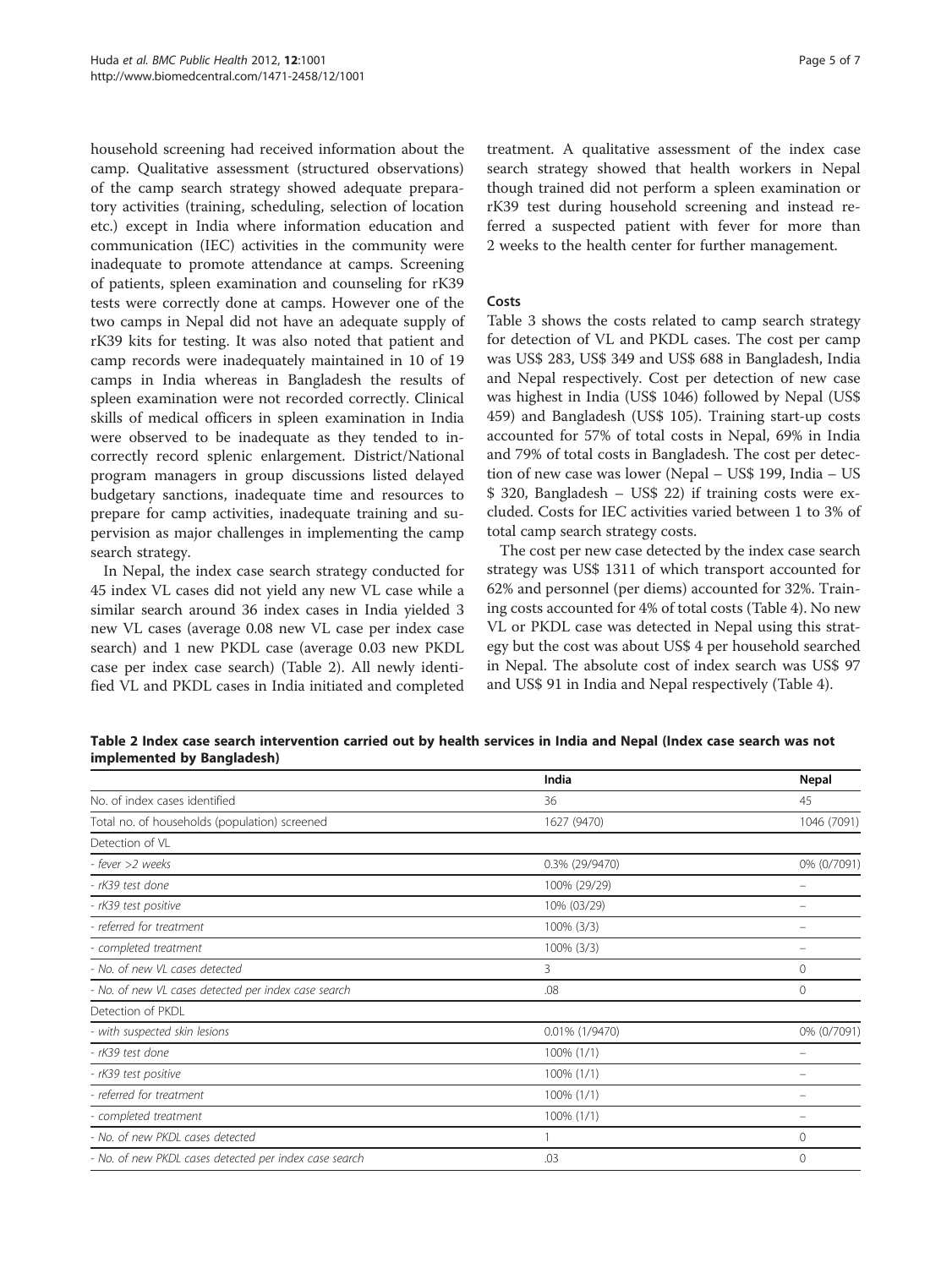|                                                    | Bangladesh (USD) | India <sup>\$</sup> (USD) | Nepal (USD) |
|----------------------------------------------------|------------------|---------------------------|-------------|
| Training                                           | 4448 (79%)       | 2177 (69%)                | 778 (57%)   |
| Communication & social mobilization                | 191 (3%)         | 59 (2%)                   | 23 (1%)     |
| Camp day activities                                | 1022 (18%)       | 902 (29%)                 | 575 (42%)   |
| Total cost                                         | 5661             | 3138                      | 1376        |
| - cost per camp                                    | 283              | 349                       | 688         |
| - cost per new case detected                       | 105              | 1046                      | 459         |
| - cost per camp (excl. training costs)             | 61               | 107                       | 299         |
| - cost per new case detected (excl. training cost) | 22               | 320                       | 199         |

<span id="page-5-0"></span>Table 3 Costs equivalent to USD in 2010 for camp search strategy in Bangladesh, India and Nepal (Figures in parenthesis are% of total cost)

 $\frac{1}{5}$  Nine out of 19 camps where 3 new cases were identified are included in the cost analysis.

### **Discussion**

Our study highlights challenges faced by national programs for VL elimination in adapting ACD strategies for early case detection and treatment in Bangladesh, India and Nepal. Overall, the camp search strategy was superior to the index search strategy in terms of costs as well as yield comparable with earlier evidence [\[11](#page-6-0)]. Camps conducted by health services in Bangladesh showed lower sensitivity compared to those conducted by researchers in an earlier study [[11\]](#page-6-0). The number of new cases identified through the camp strategy could have been up to 60% higher especially in Bangladesh if camp awareness and promotional activities were done adequately. This was also reflected in practice where less than 3% of the total program expenditure for implementing the ACD strategy was spent on IEC and related activities. Spleen examination by a medical officer in a camp setting or by a health worker at the household level was another challenge. A large proportion of patients (95% in India, 30% in Bangladesh) with fever for more than 2 weeks and diagnosed with splenomegaly had a negative rK39 test. This was most likely due to poor skills of the medical officers in clinical examination for spleen size as observed by the researchers during the

Table 4 Costs equivalent to USD in 2010 for index case search strategy in India and Nepal

|                               | India <sup>\$</sup> (USD) | Nepal (USD) |
|-------------------------------|---------------------------|-------------|
| Training                      | 109 (4%)                  | 259 (6%)    |
| Personnel                     | 832 (32%)                 | 2656 (65%)  |
| Transport                     | 1630 (62%)                | 1202 (29%)  |
| rK39 kits                     | 47 (2%)                   | $0(0\%)$    |
| Total cost                    | 2622                      | 4117        |
| - cost per new case detected  | 1311                      |             |
| - cost per household searched | ζ                         | 4           |
| -cost per index case search   | 97                        | 91          |

Figures in parenthesis are% of total cost (Bangladesh did not implement index

case strategy).<br><sup>\$</sup> Twenty-seven out of 36 index case search where 2 new cases were identified from 950 households are included in the cost analysis.

camp especially in India. This subjected a large proportion of patients to unnecessary testing with rK39. On the other hand, an alternative cause for chronic fever and splenomegaly with a negative rK39 test cannot be ruled out. Another major challenge seen in Bangladesh was the high proportion (two-thirds) of newly identified patients who did not avail of the referral and initiate and complete treatment. Interestingly, the cost of detection of a new case was substantially higher in India compared to Nepal and Bangladesh and also compared to an earlier study where ACD strategies were implemented directly by researchers in collaboration with the health services [[11\]](#page-6-0). The higher cost could be due to the larger area (complete district) covered by the health services, the higher number of staff involved in the camps, the lower number of VL cases detected and some other contextual costs. Lastly, our study continues to document the large burden of PKDL in Bangladesh seen in earlier studies [[9,11\]](#page-6-0).

Our study had a few limitations. The index case search strategy could not be evaluated in Bangladesh as the health system had not yet adopted it as a strategy into their program. The evaluation of the camp search strategy in Bangladesh was based on retrospective interviewing of the camp team and camp attendees rather than based on direct observations of activities before and during the camp.

## Conclusions

Our study concludes that national programs can adapt ACD strategies for detection of more VL/PKDL cases. However adequate time and resources are required for training, planning and strengthening referral services to overcome challenges faced by the programs in conducting ACD.

#### Abbreviations

VL: Visceral leishmaniasis; PKDL: Post-kala-azar dermal leishmaniasis; NKEP: National program for kala-azar elimination; ACD: Active case detection; RTAG: Regional technical advisory group; PHC: Primary health center;